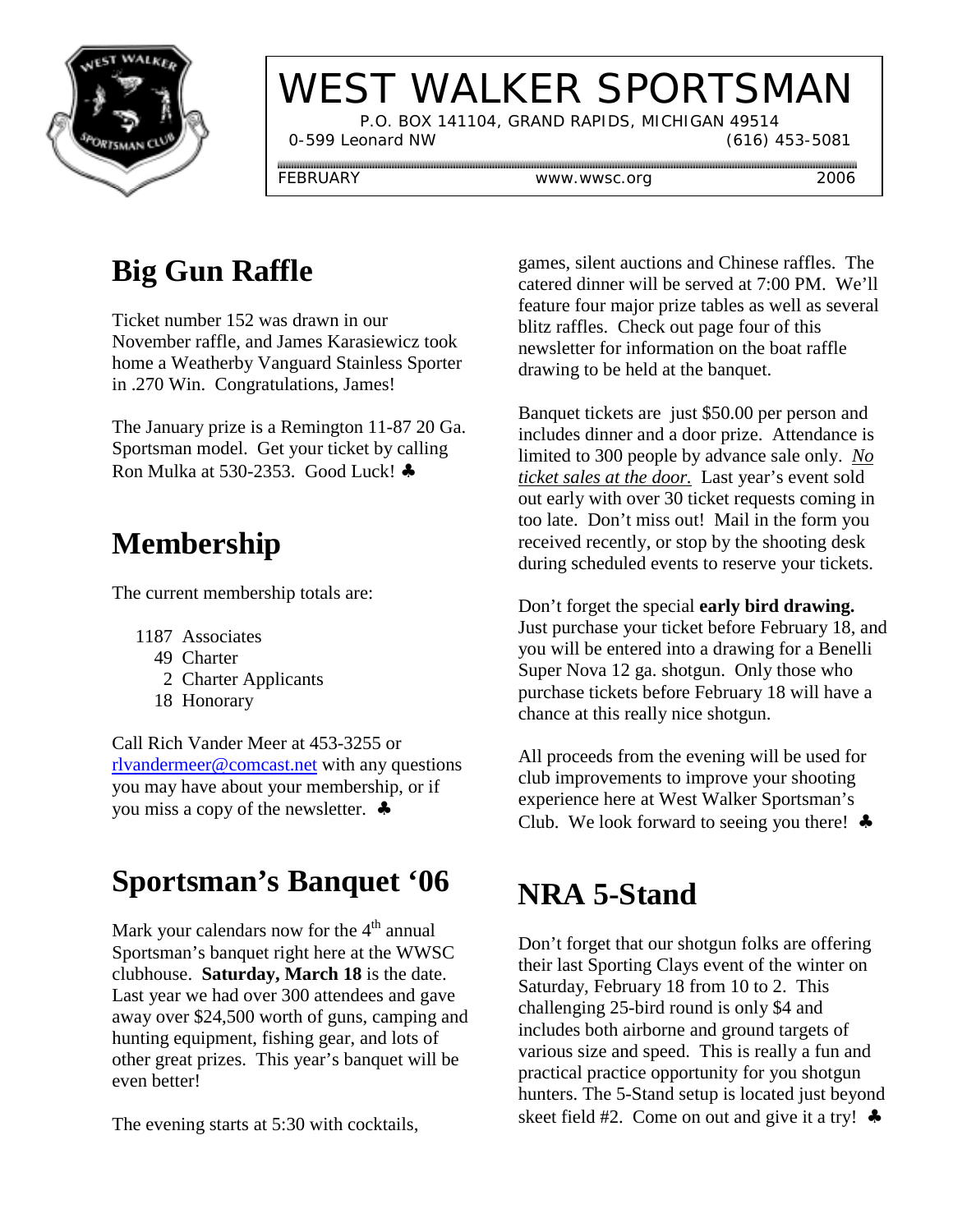#### **Archery News**

The Indoor winter archery leagues are up and running, but we do have some upcoming event information to share. Vince and Joan have been hard at work putting together several programs for archers of all ages and skill levels.

**Kids' Indoor Archery Class.** This six-week class begins February 18 and runs through April 1, with an off week on February 25. The 9:00 AM session is a fun class in which to learn safe archery skills. The 10;30 AM session follows the JOAD (Junior Olympic Archery Development) format, and is for kids who want to learn to shoot competitively.

The cost is \$6.00 per week, or \$30.00 prepaid for all six weeks

**LMAA Tournaments.** We have two tournaments scheduled, February 18 & 19, and April 1 & 2. Saturday lines are at 1:00 PM and 5:00 PM, with Sunday lines at 1:00 PM. NFAA targets will be used

**ASA 3-D Tournament.** Looking ahead to spring, we will be hosting an outdoor 3-D tournament on May 20  $& 21$ . This will feature a shotgun start at 9:00 AM and 1:00 PM.

For more information on any or all of the above archery events held here at West Walker, you can contact Vince or Joan Schultes at (616) 895-5009, or by e-mail at mi3drs@msn.com.

## **Range Work**

Work on the ranges has slowed somewhat with the onset of winter weather. You can see the work being done in conjunction with the sewer improvement project being undertaken by Tallmadge Township. Please bear with us as the work progresses. In the end, the ranges will be better, and more importantly, safer for both our members and the surrounding community. ♣

#### **Range Safety**

We certainly do appreciate your help in keeping West Walker a safe and fun place to shoot. Remember to observe the posted shooting times. We adjust the schedule throughout the year to reflect the changing sunset. Also, police your area when you are finished, and leave it in good shape for the next shooter. Thanks again. ♣

#### **Final Notes:**

**Gift Memberships.** Don't forget that WWSC memberships can be given as gifts. Gift certificates are available at the desk, or contact Rich Vander Meer at rlvandermeer@comcast.net.

**Banquet Hall Rental** The clubhouse is available to WWSC members only for rental as a banquet hall. Host your next party in our clean, smoke-free facility. Call **Jackie Bourgard at (616) 261-8001 or jbourgard@comcast.net**

**Spring** is still several months away, but by the time you read this, The old groundhog will have given us his prediction! Really now, doesn't the thought of enjoying the warm weather in a new fishing boat sound good? Check out page 4 for information on how you can win a great boat, motor and trailer package. Tickets are just \$10 each, and the raffle will take place at the Sportsman's Banquet, March 19. ♣

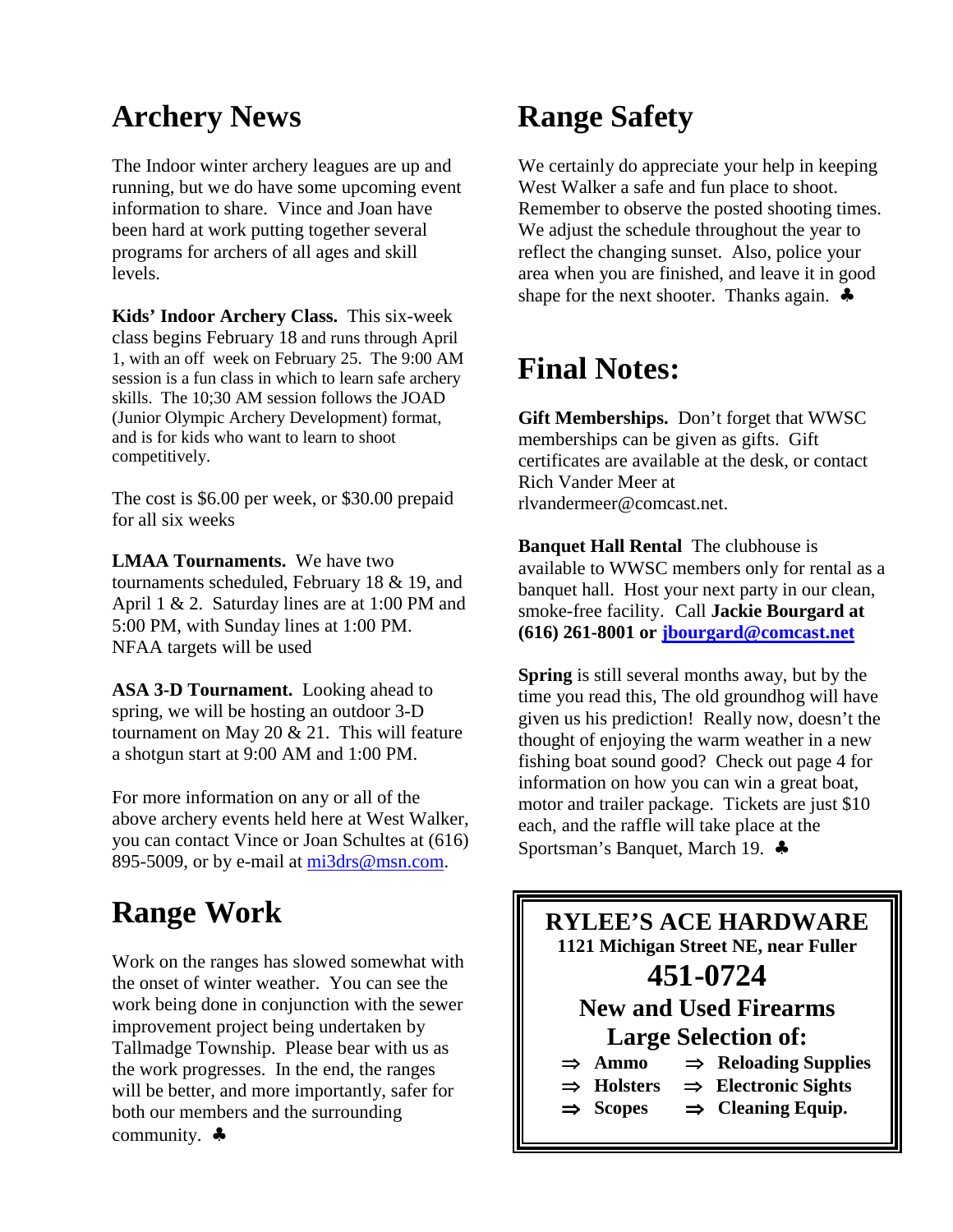|                                                                            | <b>February</b>                              |                                              |                                                                                 | 2006                                                                        |                         |                                                                                            |
|----------------------------------------------------------------------------|----------------------------------------------|----------------------------------------------|---------------------------------------------------------------------------------|-----------------------------------------------------------------------------|-------------------------|--------------------------------------------------------------------------------------------|
| Sun                                                                        | Mon                                          | Tue                                          | Wed                                                                             | Thu                                                                         | Fri                     | Sat                                                                                        |
|                                                                            |                                              |                                              | $\mathbf{1}$<br>Archery,<br>Trap & Skeet<br>9 to 12 AM<br>6 to 10 PM            | $\overline{2}$<br><b>Duck</b><br><b>Hunters</b><br>meet 7 to 9<br>Groundhog | $\overline{\mathbf{3}}$ | $\overline{\mathbf{4}}$<br>Archery,<br>Trap & Skeet<br>10 to 2                             |
|                                                                            |                                              |                                              |                                                                                 | Day                                                                         |                         |                                                                                            |
| 5<br>Archery,<br>Trap & Skeet<br>10 to 2                                   | 6<br><b>NWTF</b><br>meets 7 to 9             | $\overline{7}$                               | 8<br>Archery,<br>Trap & Skeet<br>9 to 12 AM<br>6 to 10 PM                       | $\boldsymbol{9}$<br><b>Charter</b><br><b>Meeting</b><br>7:30                | 10                      | 11<br>Archery,<br>Trap & Skeet<br>10 to 2                                                  |
| 12<br>Archery,<br>Trap & Skeet<br>$10$ to $2$                              | 13                                           | 14                                           | 15<br>Archery,<br>Trap & Skeet<br>9 to 12 AM<br>6 to 10 PM                      | 16                                                                          | 17                      | 18<br><b>NRA 5-Stand</b><br>Trap & Skeet<br>$10$ to $2$<br><b>LMAA Tourny</b><br>1PM & 5PM |
| 19<br>Trap & Skeet<br>10 to 2<br><b>LMAA</b><br><b>Tourny</b><br>1PM & 5PM | 20                                           | 21                                           | 22<br>Archery,<br>Trap & Skeet<br>9 to 12 AM<br>6 to 10 PM                      | 23                                                                          | 24                      | 25<br>Archery,<br>Trap & Skeet<br>$10$ to $2$                                              |
| 26<br>Archery,<br>Trap & Skeet<br>10 to 2                                  | 27                                           | 28<br><b>Board</b><br><b>Meeting</b><br>7:00 | Archery,<br>Trap & Skeet<br>9 to 12 AM<br>6 to 10 PM                            | $\overline{2}$<br><b>Duck</b><br><b>Hunters</b><br>meet 7 to 9              | $\overline{\mathbf{3}}$ | $\overline{\mathbf{4}}$<br>Archery,<br>Trap & Skeet<br>10 to 2                             |
| Archery,<br>Trap & Skeet<br>$10$ to $2$                                    | $\overline{2}$<br><b>NWTF</b><br>meets 7 to9 | $\overline{3}$                               | $\overline{\mathbf{4}}$<br>Archery,<br>Trap & Skeet<br>9 to 12 AM<br>6 to 10 PM | 5<br><b>Charter</b><br><b>Meeting</b><br>7:30                               | $\boldsymbol{9}$        | 10<br>Archery, Trap<br>& Skeet<br>10 to 2                                                  |